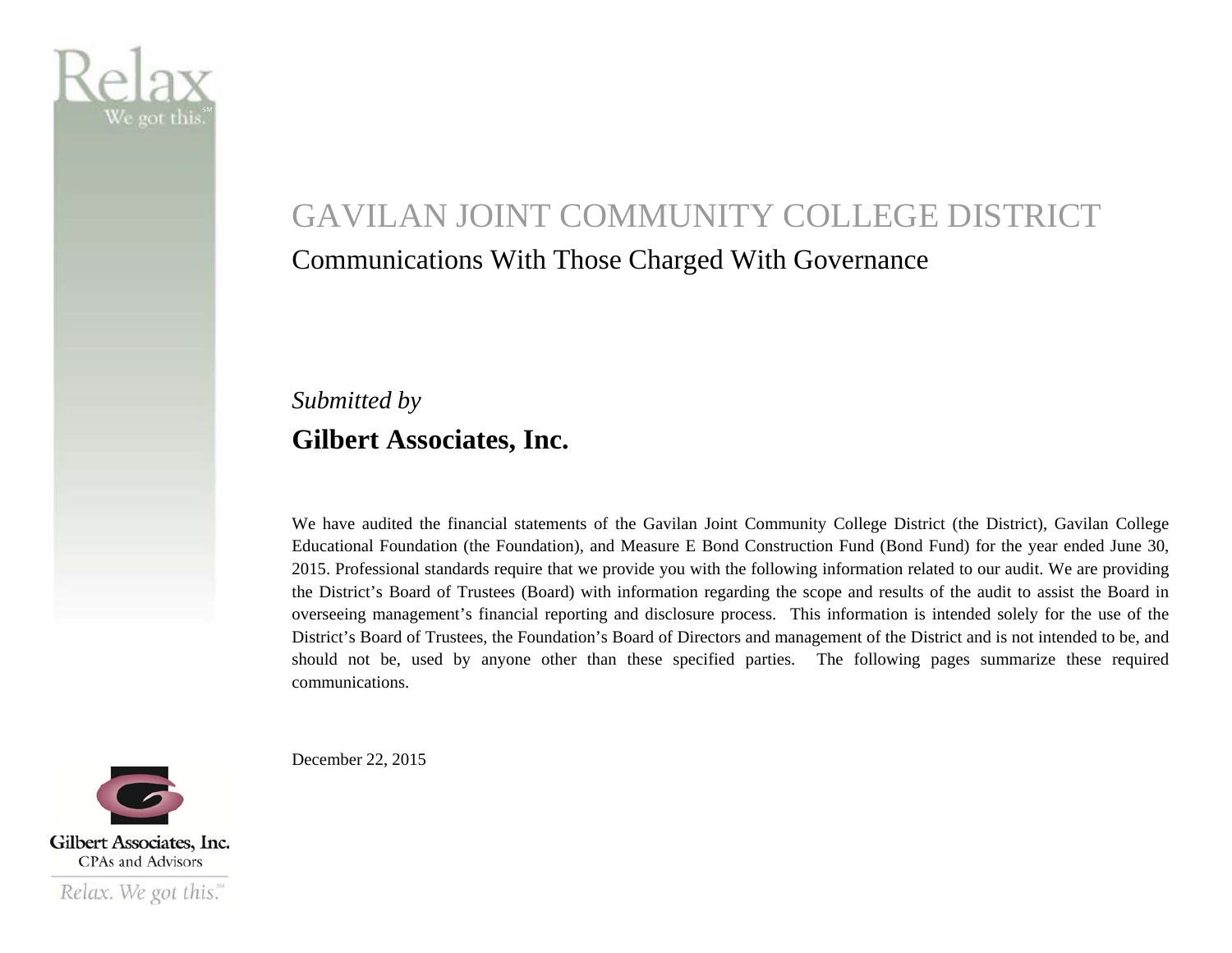#### **MANAGEMENT AND AUDITOR RESPONSIBILITIES**

**Auditors' Responsibilities under Generally Accepted Auditing Standards (GAAS),** *Government Auditing Standards,* **issued by the Comptroller General of the United States; OMB Circular A-133,** *Audits of States, Local Governments, and Non-Profit Organizations* **and, as applicable, the** *Contracted District Audit Manual***, issued by the California Community Colleges Chancellor's Office***.*

The financial statements are the responsibility of management. As stated in our engagement contract, our responsibility is to express opinions about whether the financial statements prepared by management with your oversight are fairly presented, in all material respects, in conformity with U.S. generally accepted accounting principles. Our audit of the financial statements does not relieve you or management of your responsibilities.

In planning and performing our audit, we considered internal controls over financial reporting in order to determine our auditing procedures for the purpose of expressing our opinions on the financial statements and not to provide assurance on the internal control over financial reporting. We also considered internal control over compliance with requirements that could have a direct and material effect on a major federal program in order to determine our auditing procedures for the purpose of expressing our opinion on compliance and to test and report on internal control over compliance in accordance with OMB Circular A-133.

As part of obtaining reasonable assurance about whether the financial statements are free of material misstatement, we performed tests of its compliance with certain provisions of laws, regulations, contracts, and grants, noncompliance with which could have a direct and material effect on the determination of financial statement amounts. However, providing an opinion on compliance with those provisions was not an objective of our audit.

Also in accordance with OMB Circular A-133, we examined, on a test basis, evidence about the District's compliance with the types of compliance requirements described in the "U.S. Office of Management and Budget (OMB) Circular A-133 Compliance Supplement" applicable to each of its major federal programs for the purpose of expressing an opinion on the District's compliance with those requirements. While our audit provides a reasonable basis for our opinion, it does not provide a legal determination on the District's compliance with those requirements.

We issued unmodified opinions on the financial statements of the District, Foundation, and Bond Fund for the year ended June 30, 2015.

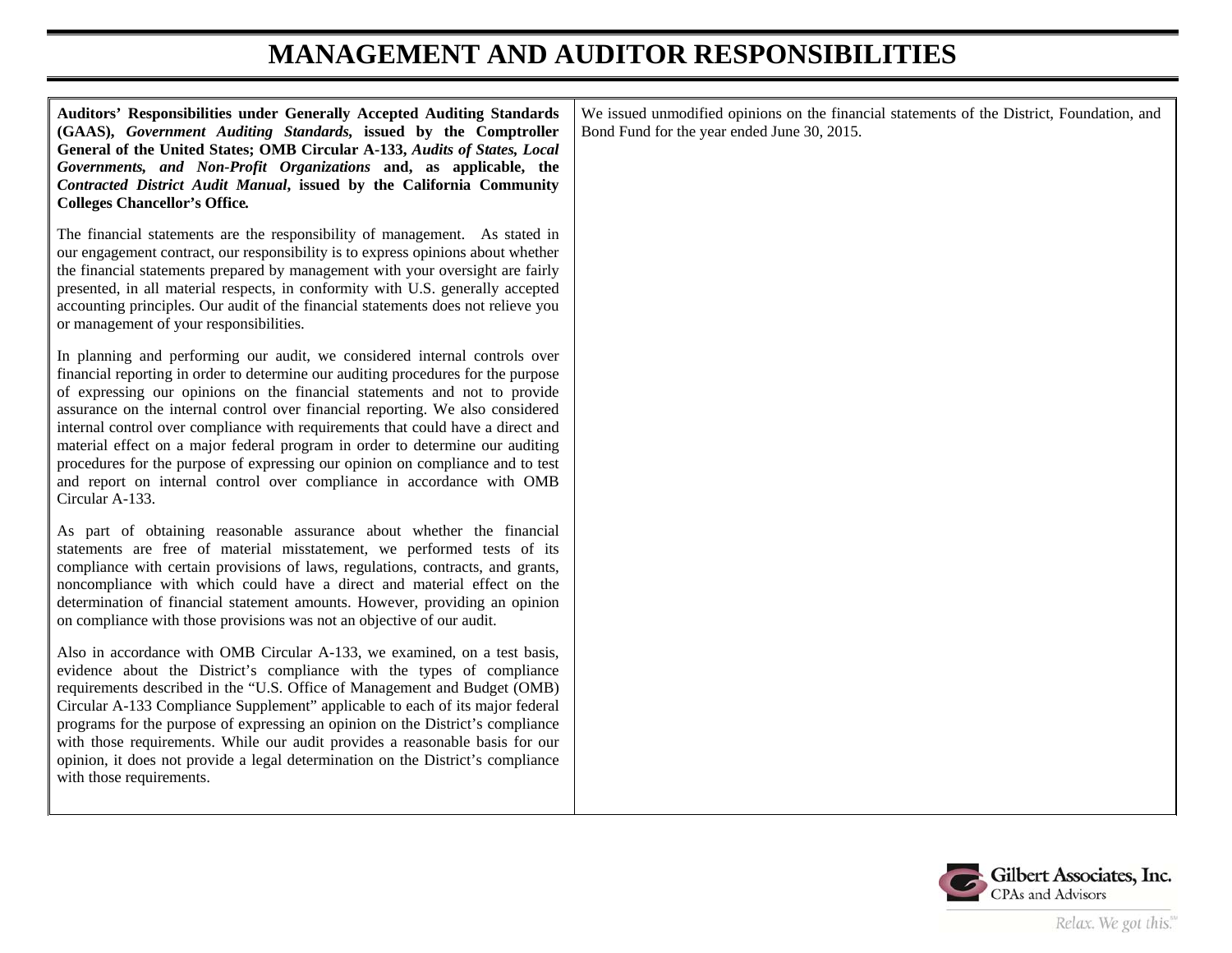## **QUALITATIVE ASPECTS OF ACCOUNTING PRACTICES**

| <b>Significant Accounting Policies</b><br>Management is responsible for the selection and use of appropriate accounting<br>policies. In accordance with the terms of our amended engagement contract, we<br>will advise management about the appropriateness of accounting policies and<br>their application.                                                                                                                                                                                                                                                                                                                                                       | The significant accounting policies used by the District, Foundation, and Bond Fund are<br>described in the notes to the financial statements.<br>As described in Note 2 to the financial statements, the District implemented Governmental<br>Accounting Standards Board Statements No. 68 and 71 during the fiscal year ending June<br>30, 2015. The implementation of GASB Statements 68 and 71 resulted in a reduction of<br>beginning net position of \$27,282,189.<br>We noted no transactions entered into by the District, Foundation, or Bond Fund during the<br>year for which there is a lack of authoritative guidance or consensus. There are no<br>significant transactions that have been recognized in the financial statements in a different<br>period than when the transaction occurred.                                                                                                                                                                                                                                                                                                                                                                                                                                                                                                                                                                                                                                                                                                                                                                                                                                                                                                                                                                                                                                                                     |
|---------------------------------------------------------------------------------------------------------------------------------------------------------------------------------------------------------------------------------------------------------------------------------------------------------------------------------------------------------------------------------------------------------------------------------------------------------------------------------------------------------------------------------------------------------------------------------------------------------------------------------------------------------------------|----------------------------------------------------------------------------------------------------------------------------------------------------------------------------------------------------------------------------------------------------------------------------------------------------------------------------------------------------------------------------------------------------------------------------------------------------------------------------------------------------------------------------------------------------------------------------------------------------------------------------------------------------------------------------------------------------------------------------------------------------------------------------------------------------------------------------------------------------------------------------------------------------------------------------------------------------------------------------------------------------------------------------------------------------------------------------------------------------------------------------------------------------------------------------------------------------------------------------------------------------------------------------------------------------------------------------------------------------------------------------------------------------------------------------------------------------------------------------------------------------------------------------------------------------------------------------------------------------------------------------------------------------------------------------------------------------------------------------------------------------------------------------------------------------------------------------------------------------------------------------------|
| <b>Management Judgments and Accounting Estimates</b><br>Accounting estimates are an integral part of the financial statements prepared by<br>management and are based on management's knowledge and experience about<br>past and current events and assumptions about future events. Certain accounting<br>estimates are particularly sensitive because of their significance to the financial<br>statements and because of the possibility that future events affecting them may<br>differ significantly from those expected.<br>Certain financial statement disclosures are particularly sensitive because of their<br>significance to financial statement users. | The most sensitive estimates affecting the District's, Foundation's, and Bond Fund's<br>financial statements were:<br>• Management's estimate of the selection of useful lives and related depreciation expense of<br>capital assets is based on management's estimate of how long certain capitalized assets<br>will remain useful.<br>• Management's estimate of the valuation of other postemployment liability is based on<br>actuarial projections.<br>• Management's estimate of the collectability of accounts receivable related to total<br>computational revenue (revenue from property taxes, enrollment fees, and State<br>apportionment) is based on historical experience and projections provided by the State<br>Chancellor's Office.<br>• The estimate of the net pension liability and related deferred inflows and outflows of<br>resources is based upon the District's proportionate allocation of the CalSTRS and<br>CalPERS plan pension amounts as of the June 30, 2014 measurement date. CalSTRS and<br>CalPERS calculates the net pension liability for all participating agencies in total by<br>reducing the total pension liability (actuarially-determined by rolling-forward obligations<br>from the June 30, 2013 actuarial valuation using standard update procedures) by the<br>respective plan's fiduciary net position as of the measurement date. These amounts are<br>allocated to the District and other participating agencies based on their proportionate share<br>of contributions to the CalSTRS and CalPERS plans during the measurement period.<br>We evaluated the key factors and assumptions used to develop the estimates in determining<br>that they are reasonable in relation to the financial statements taken as a whole. In addition,<br>the related financial statement disclosures are neutral, consistent, and clear. |

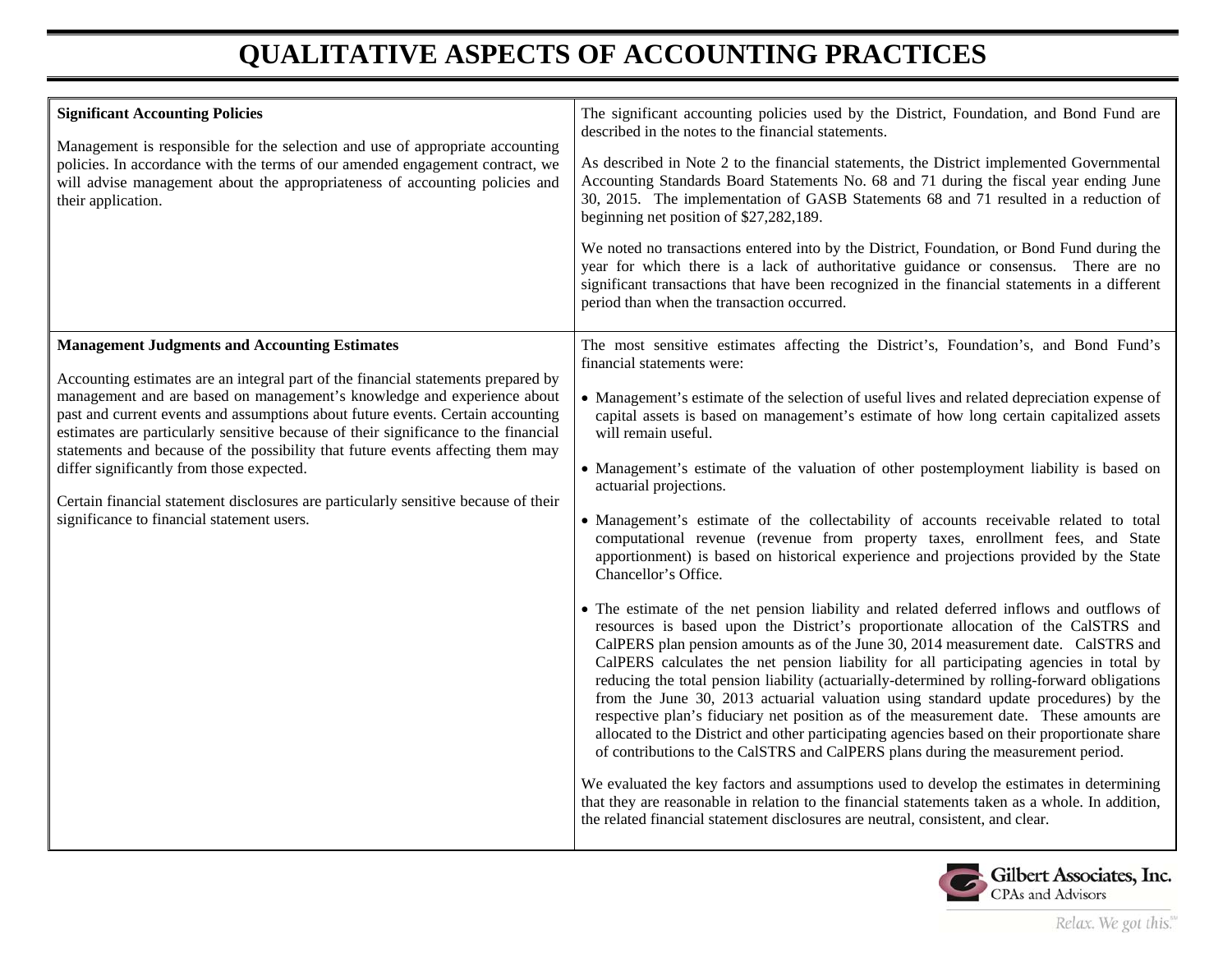#### **INTERACTIONS WITH MANAGEMENT**

| <b>Planned Scope and Timing of the Audit</b>                                                                                                                                                                                                                                                                                                                                                                                                                                                                                                                                                                            | We performed the audits according to the planned scope and timing previously<br>communicated in our engagement contract.                                                       |
|-------------------------------------------------------------------------------------------------------------------------------------------------------------------------------------------------------------------------------------------------------------------------------------------------------------------------------------------------------------------------------------------------------------------------------------------------------------------------------------------------------------------------------------------------------------------------------------------------------------------------|--------------------------------------------------------------------------------------------------------------------------------------------------------------------------------|
| <b>Management Consultations with Other Independent Accountants</b><br>In some cases, management may decide to consult with other accountants about<br>auditing and accounting matters, similar to obtaining a "second opinion" on<br>certain situations. If a consultation involves application of an accounting<br>principle to the District's financial statements or a determination of the type of<br>auditor's opinion that may be expressed on those statements, our professional<br>standards require the consulting accountant to check with us to determine that<br>the consultant has all the relevant facts. | To our knowledge, there were no such consultations with other accountants.                                                                                                     |
| <b>Disagreements with Management</b><br>For purposes of this letter, professional standards define a disagreement with<br>management as a financial accounting, reporting, or auditing matter, whether or<br>not resolved to our satisfaction, that could be significant to the financial<br>statements or the auditor's report.                                                                                                                                                                                                                                                                                        | We are pleased to report that no such disagreements arose during the course of our audit.                                                                                      |
| <b>Management Representations</b>                                                                                                                                                                                                                                                                                                                                                                                                                                                                                                                                                                                       | We have requested certain representations from management that are included in letters to<br>us.                                                                               |
| Difficulties Encountered in Performing the Audit                                                                                                                                                                                                                                                                                                                                                                                                                                                                                                                                                                        | We encountered no significant difficulties in dealing with management in performing and<br>completing our audit. Management and staff were well prepared and very cooperative. |

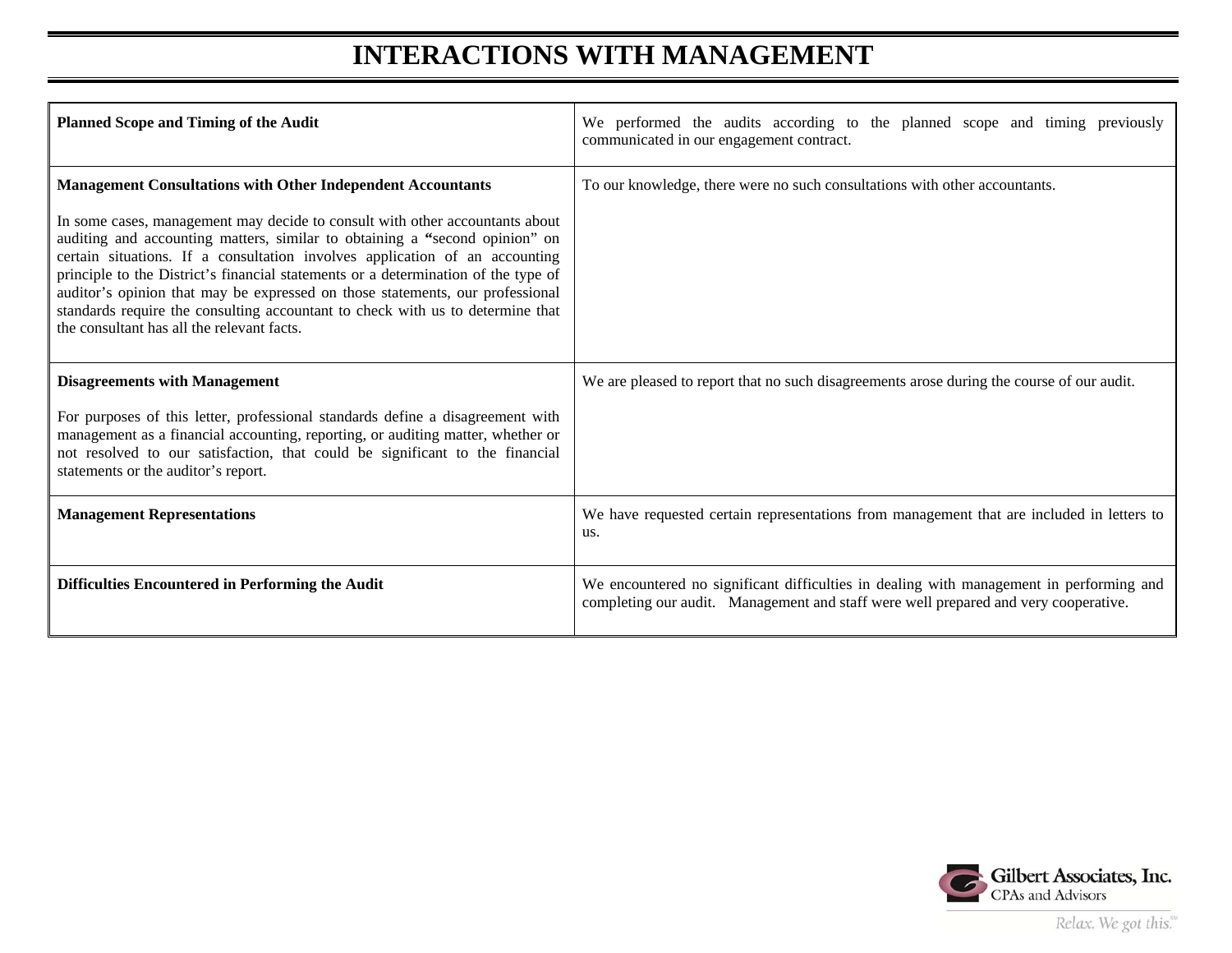### **OTHER MATTERS**

| <b>Other Audit Findings or Issues</b>                                                                                                                                                                                                                                   | We generally discuss a variety of matters, including the application of accounting principles<br>and auditing standards, with management each year prior to retention as the District's<br>auditors. However, these discussions occurred in the normal course of our professional<br>relationship and our responses were not a condition to our retention.<br>Certain internal control and compliance findings were included in the Schedule of Audit<br>Findings and Questioned Costs, which accompanies the District's basic financial statements. |
|-------------------------------------------------------------------------------------------------------------------------------------------------------------------------------------------------------------------------------------------------------------------------|------------------------------------------------------------------------------------------------------------------------------------------------------------------------------------------------------------------------------------------------------------------------------------------------------------------------------------------------------------------------------------------------------------------------------------------------------------------------------------------------------------------------------------------------------|
| <b>Corrected and Uncorrected Misstatements</b><br>Professional standards require us to accumulate all known and likely<br>misstatements identified during the audit, other than those that are trivial, and<br>communicate them to the appropriate level of management. | As part of the audit, we identified adjustments to the District's financial statements were<br>identified. The attached schedule summarizes these misstatements identified.                                                                                                                                                                                                                                                                                                                                                                          |

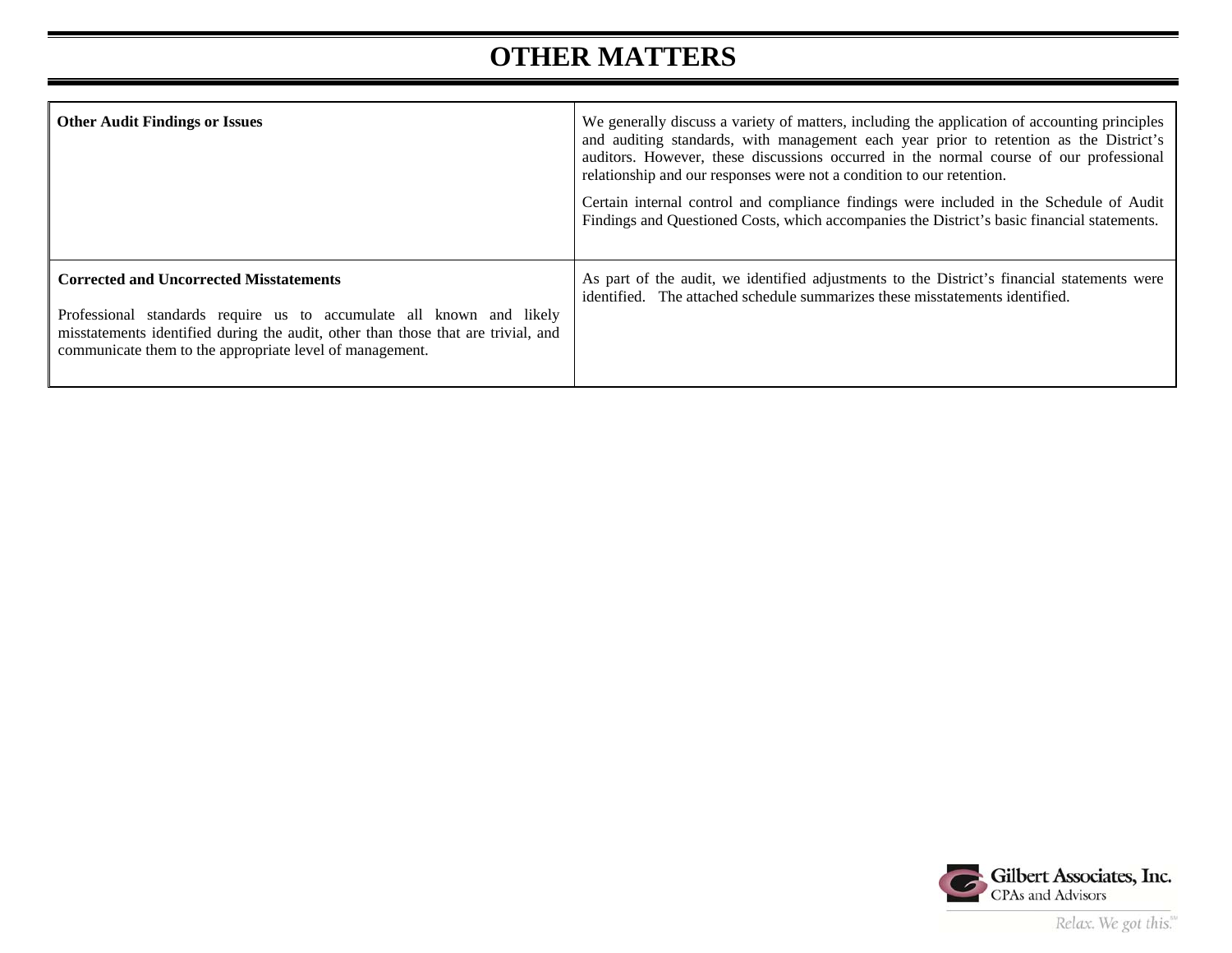### **SUPPLEMENTARY INFORMATION**

| <b>Required Supplementary Information</b>                                                                                                                                                                                                                                                                                                                                                                                                                                                                                                                                                                                                                                                                                                              | The following required supplementary information is required to accompany the District's                                                                                                                                                                                                                                                                                                                                                                                                                                                                                                                                                                                                                                                                                                               |
|--------------------------------------------------------------------------------------------------------------------------------------------------------------------------------------------------------------------------------------------------------------------------------------------------------------------------------------------------------------------------------------------------------------------------------------------------------------------------------------------------------------------------------------------------------------------------------------------------------------------------------------------------------------------------------------------------------------------------------------------------------|--------------------------------------------------------------------------------------------------------------------------------------------------------------------------------------------------------------------------------------------------------------------------------------------------------------------------------------------------------------------------------------------------------------------------------------------------------------------------------------------------------------------------------------------------------------------------------------------------------------------------------------------------------------------------------------------------------------------------------------------------------------------------------------------------------|
| Government Accounting Standards Board (GASB) requires certain                                                                                                                                                                                                                                                                                                                                                                                                                                                                                                                                                                                                                                                                                          | basic financial statements and subjected to limited procedures, but no opinion has been                                                                                                                                                                                                                                                                                                                                                                                                                                                                                                                                                                                                                                                                                                                |
| supplementary information to accompany the District's basic financial                                                                                                                                                                                                                                                                                                                                                                                                                                                                                                                                                                                                                                                                                  | expressed:                                                                                                                                                                                                                                                                                                                                                                                                                                                                                                                                                                                                                                                                                                                                                                                             |
| statements to be in conformity with generally accepted accounting principles.                                                                                                                                                                                                                                                                                                                                                                                                                                                                                                                                                                                                                                                                          | Management's Discussion and Analysis                                                                                                                                                                                                                                                                                                                                                                                                                                                                                                                                                                                                                                                                                                                                                                   |
| Such information has been subjected to limited procedures such as inquires of                                                                                                                                                                                                                                                                                                                                                                                                                                                                                                                                                                                                                                                                          | Schedule of Funding Progress for Other Postemployment Benefits                                                                                                                                                                                                                                                                                                                                                                                                                                                                                                                                                                                                                                                                                                                                         |
| management about the methods of preparing the information and comparing the                                                                                                                                                                                                                                                                                                                                                                                                                                                                                                                                                                                                                                                                            | Schedule of the District's Proportionate Share of the Net Pension Liability                                                                                                                                                                                                                                                                                                                                                                                                                                                                                                                                                                                                                                                                                                                            |
| information for consistency with the basic financial statements, however, we do                                                                                                                                                                                                                                                                                                                                                                                                                                                                                                                                                                                                                                                                        | $\bullet$                                                                                                                                                                                                                                                                                                                                                                                                                                                                                                                                                                                                                                                                                                                                                                                              |
| not express an opinion because of the limited nature of our procedures.                                                                                                                                                                                                                                                                                                                                                                                                                                                                                                                                                                                                                                                                                | Schedule of the District's Contributions                                                                                                                                                                                                                                                                                                                                                                                                                                                                                                                                                                                                                                                                                                                                                               |
| <b>Supplementary Information</b><br>With respect to the supplementary information accompanying the financial<br>statements, we made certain inquiries of management and evaluated the form,<br>content, and methods of preparing the information to determine that the<br>information complies with accounting principles generally accepted in the<br>United States of America, the method of preparing it has not changed from the<br>prior period, and the information is appropriate and complete in relation to our<br>audit of the financial statements. We compared and reconciled the<br>supplementary information to the underlying accounting records used to prepare<br>the financial statements or to the financial statements themselves. | The supplementary information section as listed in the table of contents is presented for the<br>purpose of U.S. OMB Circular A-133, Audits of States, Local Governments, and Non-Profit<br>Organizations, and the Contracted District Audit Manual, issued by the California<br>Community Colleges Chancellor's Office and in our opinion is fairly stated in all material<br>respects in relation to the financial statements as a whole.<br>We were not engaged to report on the additional information section, which accompanies the<br>District's financial statements but is not supplementary information or required<br>supplementary information. We did not audit or perform other procedures on this other<br>information and we do not express an opinion or provide any assurance on it. |

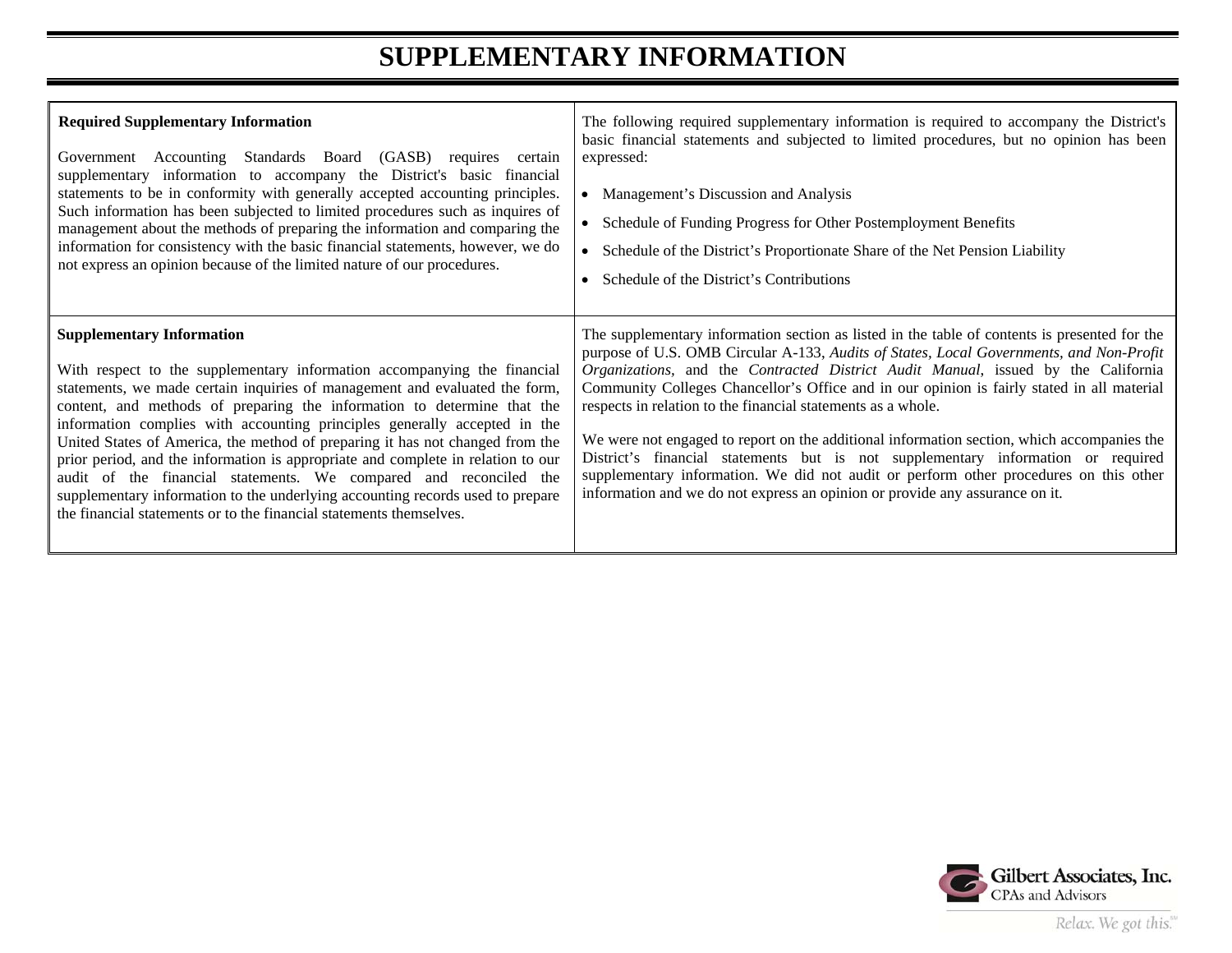#### **Schedule of Corrected Misstatements Gavilan Joint Community College District June 30, 2015**

| <b>Account</b>                    | <b>Account Description</b>                                                                                        | <b>Debit</b> |                      | <b>Credit</b> |           |
|-----------------------------------|-------------------------------------------------------------------------------------------------------------------|--------------|----------------------|---------------|-----------|
| <b>Adjusted Journal Entry # 1</b> |                                                                                                                   |              |                      |               |           |
|                                   | To record the amortization of the deferred amount on refunding.                                                   |              |                      |               |           |
| 7139<br>9299                      | Interest expense<br>Deferred amount on refunding                                                                  | \$           | 264,888              | \$            | 264,888   |
| <b>Total</b>                      |                                                                                                                   |              | 264,888              | \$            | 264,888   |
| <b>Adjusted Journal Entry # 2</b> |                                                                                                                   |              |                      |               |           |
|                                   | To correct the net other postemployment benefits asset/liability.                                                 |              |                      |               |           |
| 3000<br>9700                      | Employee benefits expense<br>Beginning net position                                                               | \$           | 341,600<br>1,334,626 |               |           |
| 9145                              | Net other postemployment benefits asset/liability                                                                 |              |                      | \$            | 1,676,226 |
| <b>Total</b>                      |                                                                                                                   |              | 1,676,226            | \$            | 1,676,226 |
| <b>Adjusted Journal Entry # 3</b> |                                                                                                                   |              |                      |               |           |
|                                   | To correct capitalized interest recorded in the year ended June 30, 2014.                                         |              |                      |               |           |
| 9700<br>$^{\text{49400}}$ .2      | Beginning net position<br>Construction in progress                                                                | \$           | 1,302,682            | \$            | 1,302,682 |
| <b>Total</b>                      |                                                                                                                   |              | 1,302,682            | \$            | 1,302,682 |
| <b>Adjusted Journal Entry # 4</b> |                                                                                                                   |              |                      |               |           |
|                                   | To correctly capitalize additions to construction in progress for capital outlay in the year ended June 30, 2015. |              |                      |               |           |
| $^{\text{49400}}$ .2<br>5000      | Construction in progress<br>Supplies, materials, and other operating expenses and services                        | \$           | 246,245              | \$            | 246,245   |
| <b>Total</b>                      |                                                                                                                   | \$           | 246,245              | \$            | 246,245   |

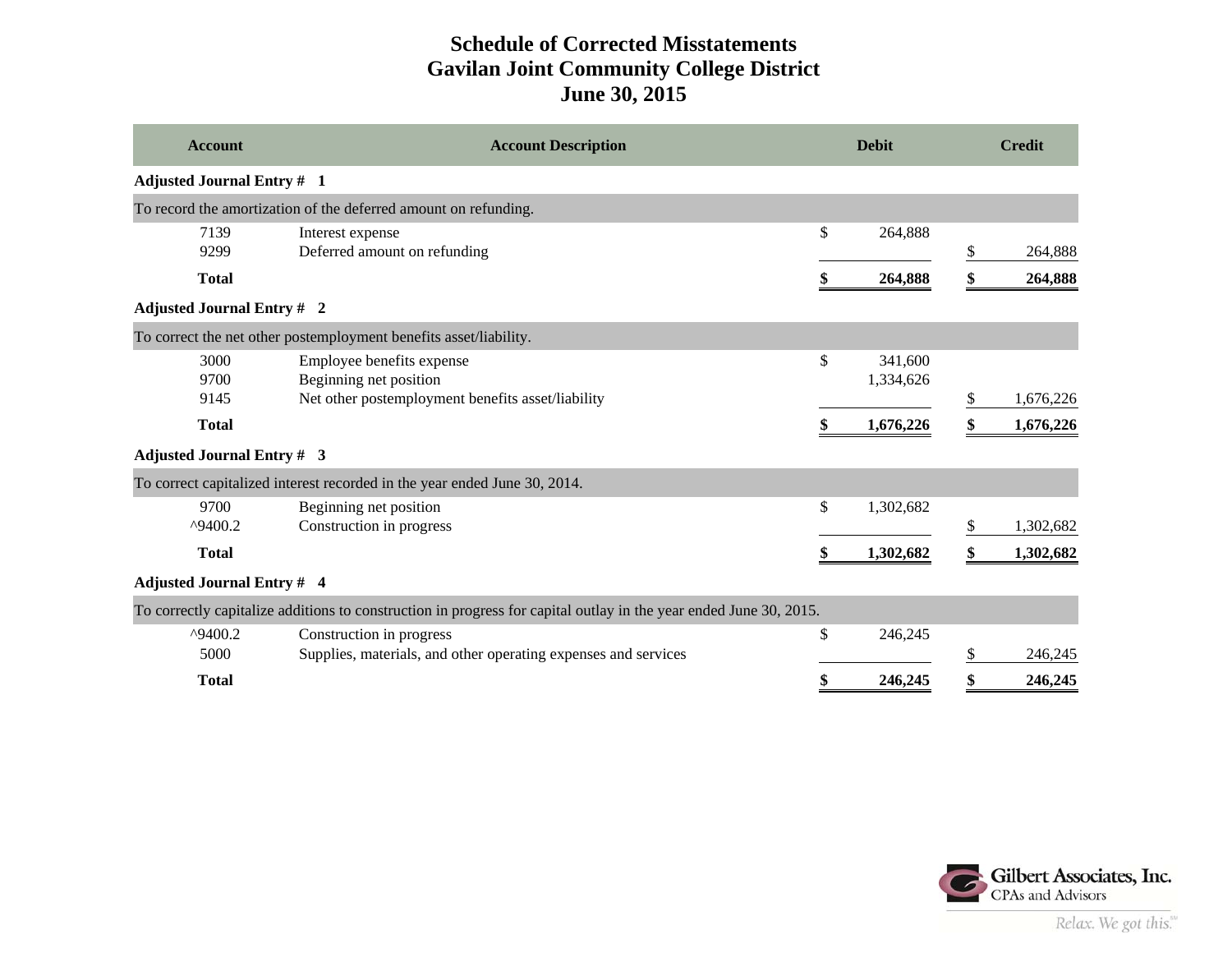| <b>Account</b>                                    | <b>Account Description</b>                                                                                     | <b>Debit</b>            |    | <b>Credit</b> |  |
|---------------------------------------------------|----------------------------------------------------------------------------------------------------------------|-------------------------|----|---------------|--|
| <b>Adjusted Journal Entry # 5</b>                 |                                                                                                                |                         |    |               |  |
|                                                   | To correctly capitalize beginning construction in progress for capital outlay in the year ended June 30, 2014. |                         |    |               |  |
| ^9400.2<br>9700                                   | Construction in progress<br>Beginning net position                                                             | \$<br>2,126,096         | \$ | 2,126,096     |  |
| <b>Total</b>                                      |                                                                                                                | 2,126,096               |    | 2,126,096     |  |
| <b>Adjusted Journal Entry # 6</b>                 |                                                                                                                |                         |    |               |  |
|                                                   | To correct an error resulting in the double-counting of additions to construction in progress.                 |                         |    |               |  |
| 5000<br>$^{\text{49400}}$ .2                      | Supplies, materials, and other operating expenses and services<br>Construction in progress                     | \$<br>257,922           | \$ | 257,922       |  |
| <b>Total</b>                                      |                                                                                                                | 257,922                 |    | 257,922       |  |
| <b>Adjusted Journal Entry #7</b>                  |                                                                                                                |                         |    |               |  |
|                                                   | To correctly record a disposal of capital assets for portables sold in the year ended June 30, 2015.           |                         |    |               |  |
| $^{\prime}9401.4$<br>8895<br>$^{\text{49400}}$ .4 | Accumulated depreciation<br>Other local income<br>Buildings and building improvements                          | \$<br>24,234<br>40,393  | \$ | 64.627        |  |
| <b>Total</b>                                      |                                                                                                                | 64,627                  | \$ | 64,627        |  |
| <b>Adjusted Journal Entry # 8</b>                 |                                                                                                                |                         |    |               |  |
|                                                   | To correctly record a lease receivable for portables sold in the year ended June 30, 2014.                     |                         |    |               |  |
| $^{\text{49180}}$<br>8886                         | Lease receivable<br>Rents and leases income                                                                    | \$<br>518,070<br>22,525 |    |               |  |
| 9700                                              | Beginning net position                                                                                         |                         | \$ | 540.595       |  |
| <b>Total</b>                                      |                                                                                                                | 540,595                 | \$ | 540,595       |  |